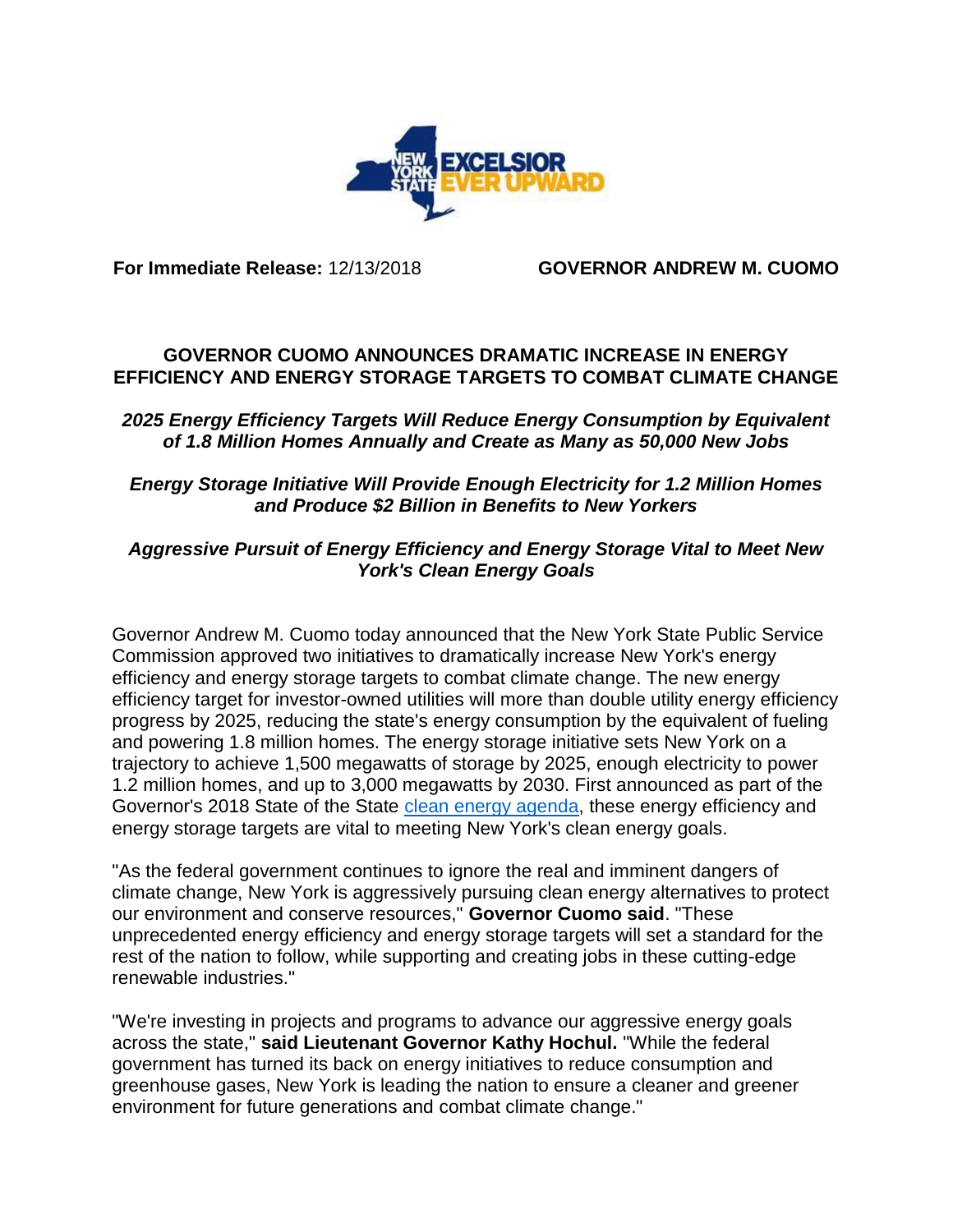# **Energy Efficiency**

In his 2018 State of the State address, Governor Cuomo directed the Department of Public Service (DPS) and the New York State Energy Research and Development Authority (NYSERDA) to develop an ambitious new energy efficiency target by Earth Day. In celebration of Earth Day, DPS and NYSERDA staff issued the *New Efficiency: New York* report to establish New York's ambitious 2025 energy efficiency target of 185 trillion British thermal units (TBtu) of cumulative annual site energy consumption by 2025 - equivalent to fueling and powering 1.8 million New York homes annually. *New Efficiency: New York* also identified a comprehensive set of actions to meet that target, with emphasis on increased energy savings through innovative utility efficiency programs, the first steps of which were approved by the Commission today.

The Commission order adopts 31 TBtu of additional site energy reduction by the state's utilities, above existing utility efficiency goals and toward the achievement of the 2025 target. This goal is inclusive of a subsidiary annual three percent reduction in electricity sales by 2025 and 5 TBtu of savings from the installation of heat pumps, which will help further reduce emissions from the heating and cooling of buildings in a cost effective way.

The initiatives resulting from today's order will deliver direct benefits to New York consumers through new building retrofits, upgrades to heating and cooling equipment, and innovative technologies like heat pumps. The Commission has required a minimum of 20 percent of any additional levels of public investment in energy efficiency to be dedicated to the low- and moderate-income sector, helping to ensure that all New Yorkers have equal access to clean, affordable energy.

The associated reduction of carbon pollution resulting from this nation-leading initiative will bring an additional \$1.8 billion in societal and environmental benefits and will continue to grow employment opportunities in the energy efficiency field. Energy efficiency firms employed over 117,000 people in New York in 2017, and employers expect jobs to grow by nearly 6 percent by the end of 2018. If this rate continues through 2025, approximately 50,000 new jobs will be created. NYSERDA plans to provide training to at least 20,000 potential employees in the energy efficiency industry.

Energy efficiency is a vital and fundamental component of New York's Reforming the Energy Vision strategy to build a clean, resilient and affordable energy system to combat climate change and meet New York's ambitious greenhouse gas emission reduction goals.

#### **Energy Storage**

In June, Governor Cuomo announced the State's plan to jumpstart the development of energy storage in New York, calling for the deployment of 1,500 megawatts of energy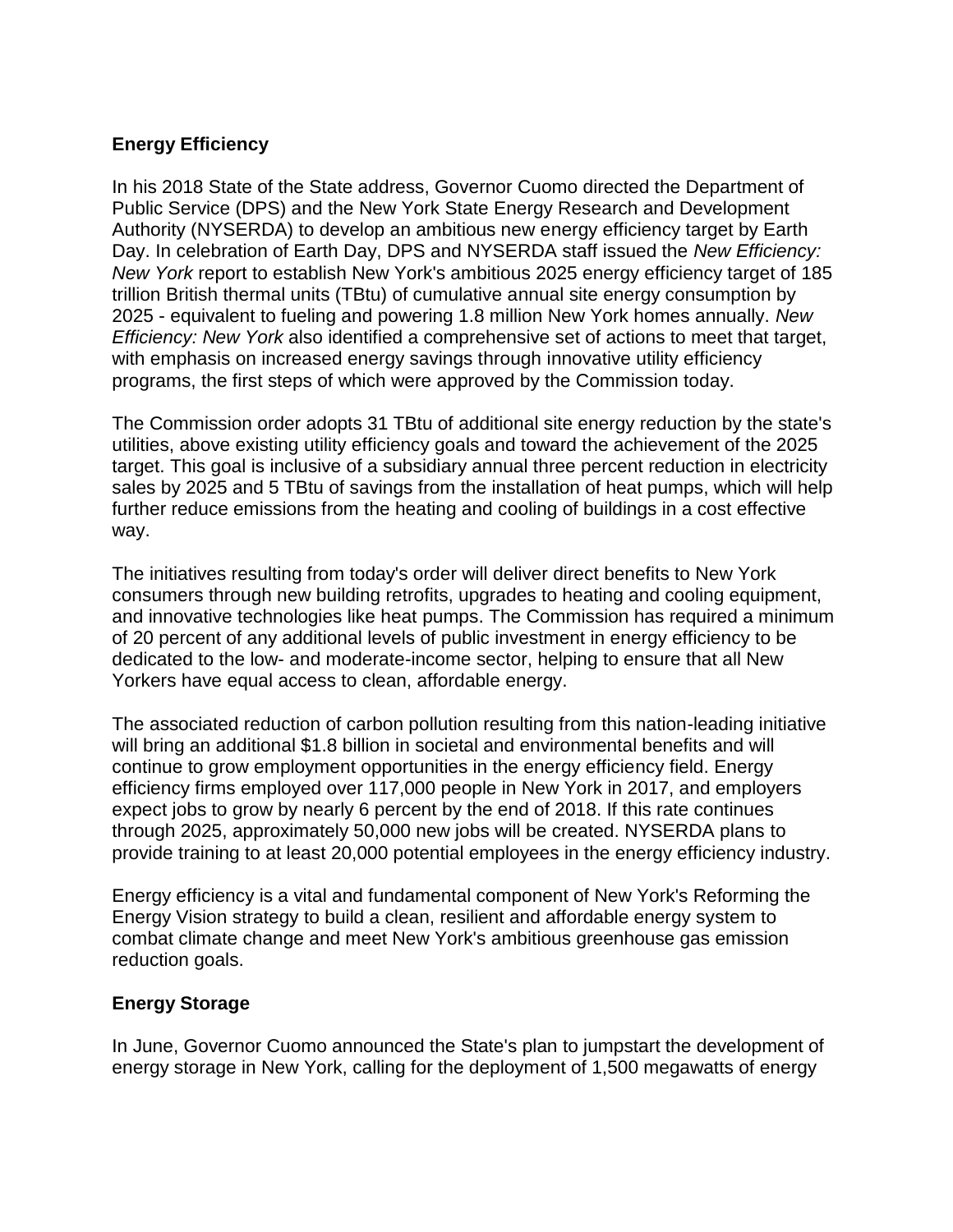storage by 2025, or enough electricity for 1.2 million average sized homes, while avoiding more than one million tons of carbon pollution.

To achieve the Governor's goal, the Commission today adopted a comprehensive strategy to address barriers that have been impeding energy storage technologies from competing in the energy marketplace. These actions are intended to accelerate the market learning curve, drive down costs, and speed the deployment of the highest-value energy storage projects for maximum benefit to New Yorkers and the electric grid.

In addition to the 2025 goal, a secondary energy storage deployment goal of 3,000 megawatts for 2030 is being adopted, which was called for pursuant to legislation signed into law last year by Governor Cuomo. When implemented, the strategy adopted by the Commission today will establish a critical foundation for the emergence of this clean-tech industry across the state and support New York's goal to create 30,000 jobs in this industry.

To further stimulate energy storage deployment across the state and spur private sector investment, earlier this week, New York Power Authority (NYPA) announced it will invest \$250 million over the next five years to accelerate the flexibility of the electric grid to give New Yorkers greater access to renewable energy resources such as wind and solar power. This multi-pronged, collaborative effort by NYPA will harness the abilities of third-party providers to address key market and financial barriers, and accelerate implementation of 150 megawatts of grid flexibility projects and decrease market risk.

Both Commission actions today are the result of extensive public outreach, numerous public hearings, regional forums, active stakeholder engagement, and public comment review.

The Commission order also:

- Authorizes a \$310 million market acceleration bridge incentive to be administered by NYSERDA, in addition to \$40 million announced in November for pairing storage with PV projects, and directs NYSERDA to file a market acceleration bridge incentive implementation plan; and
- Directs the State's six major electric utilities to hold competitive procurements for 350 megawatts of bulk-sited energy storage systems.

As more renewable energy resources, such as wind and solar, are brought online, energy storage will enhance efficiency of the electric grid to better integrate these variable resources. Importantly, energy storage will also enable these resources to meet periods of peak demand. Achieving the 2025 energy storage target will produce \$2 billion in gross lifetime benefits to New Yorkers by reducing the reliance on costly, dirty and inefficient energy infrastructure, while also helping to scale up the clean energy industry.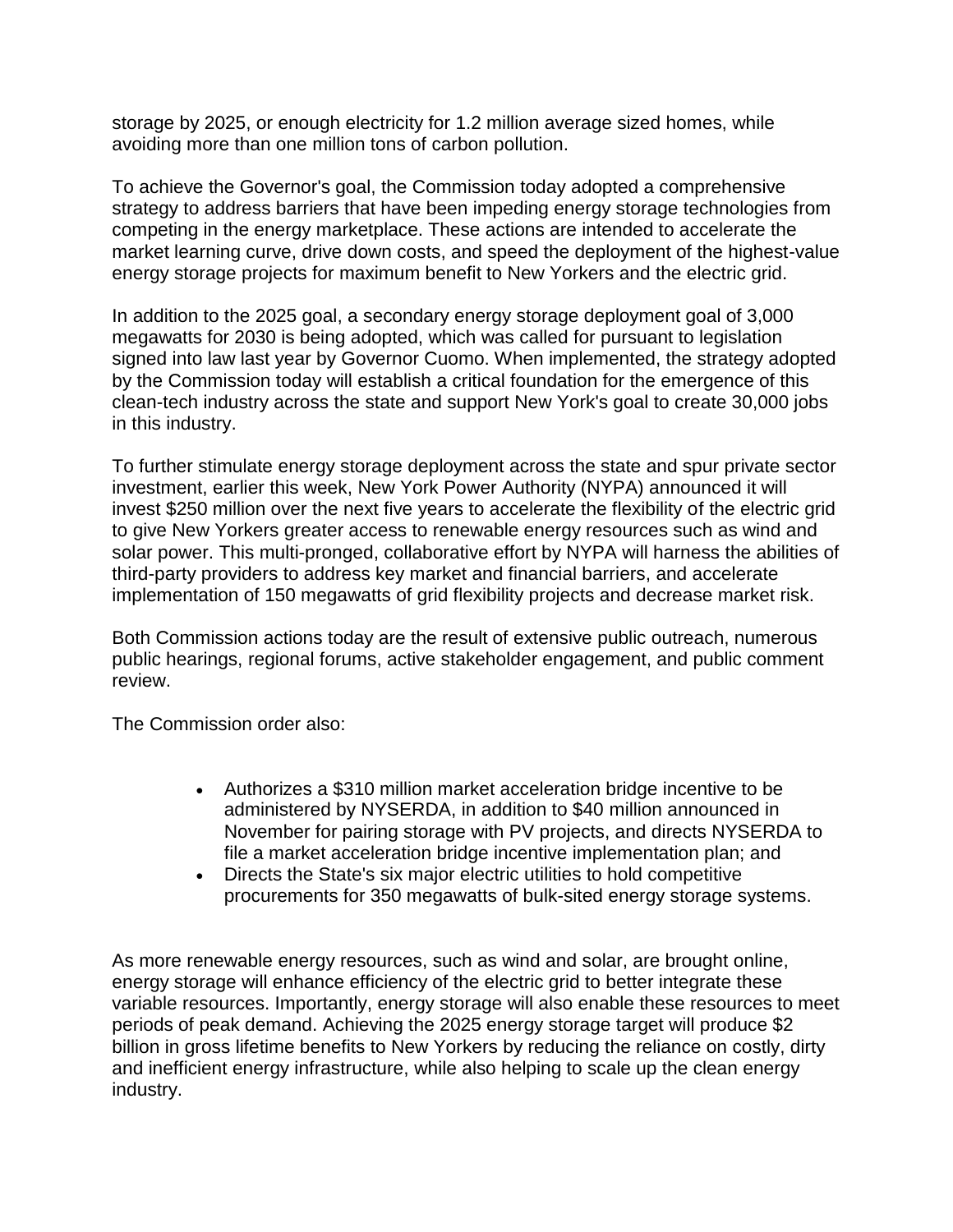According to a recent report by the American Jobs Project, New York is home to nearly 100 energy storage companies with expertise in hardware manufacturing, advanced materials, software development, and project management, and ranks fifth in the nation for energy storage patents due to the depth of research across its universities, national lab, and businesses.

**Richard Kauffman, New York State Chairman of Energy and Finance, said,** "Under Governor Cuomo, New York is taking the lead in fighting climate change and growing the clean energy economy. Today's energy efficiency and energy storage actions continues our nation-leading progress to maximize and deploy these important clean energy resources and reduce the need for new infrastructure by integrating solar, wind and energy storage to enable a more reliable and resilient electric grid, ensuring power is delivered when and where it's needed."

**Public Service Commission Chair John B. Rhodes said,** "Energy efficiency is one of our most important clean energy resources and one of the smartest investments we can make. Energy storage is the key to unlocking renewables and reducing bottlenecks and costs on the grid. Today's orders ramp up New York's commitment and achievement, delivering bill savings for all New Yorkers while driving down carbon emissions."

**Alicia Barton, President and CEO, NYSERDA, said,** "Under Governor Cuomo, New York is not waiting to address the challenge of global climate change—instead we are taking bold and immediate action today. Today's decisions by the PSC solidify the role of energy efficiency and of energy storage each as an important foundation of the state's transition to a clean energy-powered future, and will allow those resources to deliver on their potential—including a more reliable system than the one we have today, billions of dollars in cost savings for consumers and the creation of thousands of new, good clean energy jobs for New Yorkers."

**Gil C. Quiniones, President and CEO of the New York Power Authority, said,**  "Increasing energy efficiency and accelerating energy storage deployment will significantly help in New York State's transition to a clean energy economy. In support of Governor Cuomo's energy storage target, the New York Power Authority's new flexibility initiative will help spur the development of the storage and demand flexibility market in New York by working in collaboration with the public and private sector to demonstrate the most effective business models to ensure projects are compensated

for the value they provide the electricity grid."

**Assemblymember Amy Paulin said,** "Increasing our energy efficiency and energy storage targets is an important step toward meeting our clean energy goals. Not only do these projects help the environment, they also create jobs and opportunities for New Yorkers in the ever-growing green energy sector. I commend Governor Cuomo for setting these unprecedented standards for the rest of the nation to follow."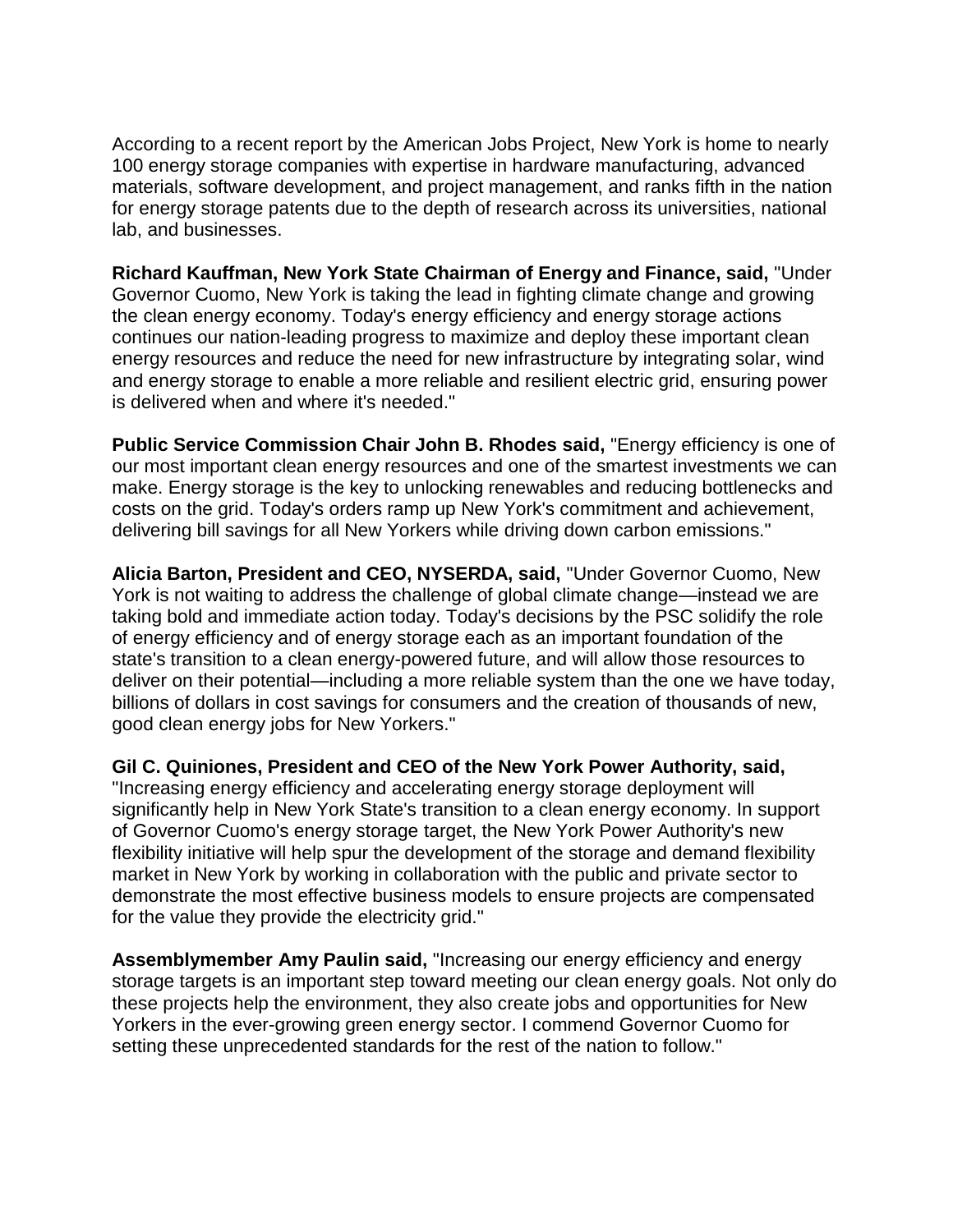**Sean Gallagher, Vice President of State Affairs for the Solar Energy Industries Association, said,** "The storage plans laid out in today's PSC Order will allow the solar industry to better serve its customers and help bring energy storage to scale in New York. Battery storage helps diversify and strengthen the grid, saving customers money on their electric bills. This is a clear step in the right direction to achieving the state's clean energy goals."

**Kelly Speakes-Backman, CEO of the Energy Storage Association, said,** "New York State is leading the way by setting this bold target for energy storage. The target was developed through a robust and open stakeholder process, and was supported by strong economic modeling. The state's actions will generate an important, long-term signal to the storage industry to invest and hire in New York, and can serve as a model for the rest of the nation."

**Dr. William Acker, Executive Director of NY-BEST, said,** "NY-BEST applauds the Public Service Commission for its action today to establish an Energy Storage Roadmap for New York, codifying Governor Cuomo's 1,500 MW energy storage target by 2025 and establishing a nation-leading 3 GW by 2030 energy storage deployment goal. The Roadmap's new market bridge incentive program will jumpstart energy storage deployments in the state and we look forward to working with the Commission and NYSERDA on this program, as well as the Roadmap's other ground-breaking initiatives, to unleash the benefits of energy storage for New York's electric grid, economy and the environment."

**Andy Frank, Founder & President of Sealed, a New York-based energy and financial technology company, said,** "Sealed applauds the New York Public Service Commission for taking the next step in reaching Governor Cuomo's ambitious energy efficiency goals. It is especially encouraging that the PSC continues to understand that reaching these goals enables both flexibility and innovative partnerships with private market actors like Sealed that provide homeowners with performance-based financing solutions. Reaching our state energy efficiency goals will require state, utility, and private investment working in concert, and this Order supports that vision."

**Jackson Morris, Eastern Director for Climate & Clean Energy at the Natural Resources Defense Council, said,** "New York took a massive leap forward today, bolstering its status as a national leader on energy efficiency. Coupled with a nationleading energy storage target for 2030, and with an eye toward pairing that storage with solar, Governor Cuomo has yet again demonstrated an unwavering commitment to growing the clean energy economy, delivering critical climate solutions, and creating a stronger New York for generations to come."

**Bill Nowak, Executive Director of NY-GEO, said,** "NY-GEO applauds Governor Cuomo's Comprehensive Energy Efficiency Initiative for recognizing the important role geothermal heat pumps will play in achieving New York's ambitious goals. We commend the PSC for meshing greenhouse gas reductions and energy efficiency